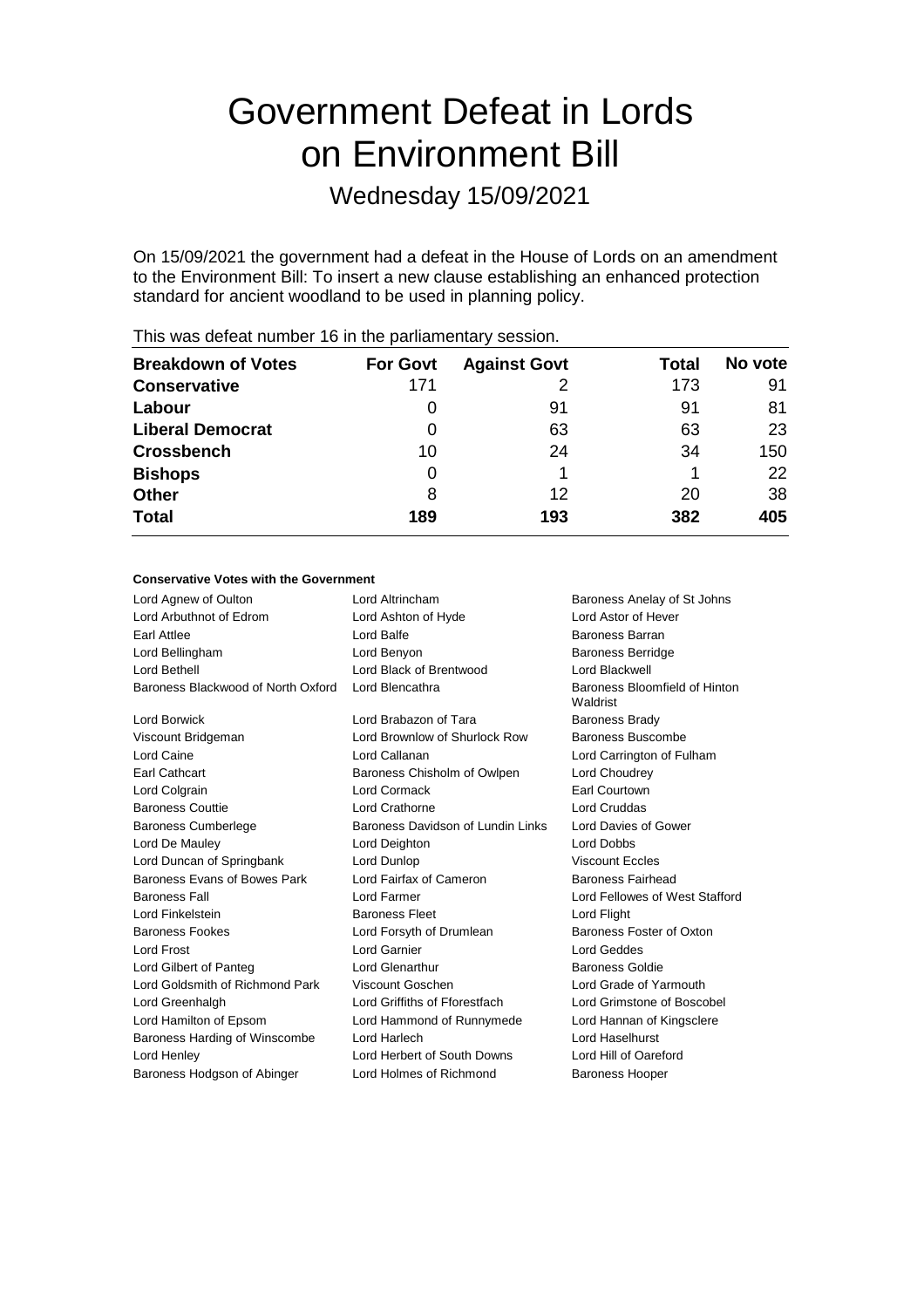Lord Horam Earl Howe Lord Howell of Guildford Lord Hunt of Wirral **Baroness Jenkin of Kennington** Lord Kamall Lord Keen of Elie Lord King of Bridgwater Lord Kirkham Lord Kirkhope of Harrogate Lord Lamont of Lerwick Lord Lancaster of Kimbolton Lord Lang of Monkton Earl Leicester Lord Leigh of Hurley Lord Lexden **Lord Lilley** Lord Lilley **Carl Lindsay** Lord Lingfield **Earl Liverpool** Earl Liverpool **Earl Lord Mackay of Clashfern** Lord Mancroft Baroness Manzoor Lord Marland Lord Maude of Horsham Lord McColl of Dulwich Lord McLoughlin Lord Mendoza **Baroness Meyer** Baroness Meyer Baroness Mobarik Duke of Montrose Baroness Morrissey Lord Moylan Lord Moynihan **Lord Naseby Baroness Neville-Jones** Lord Naseby Baroness Neville-Rolfe **Baroness Nicholson of Winterbourne** Baroness Noakes Lord Norton of Louth Lord O'Shaughnessy Lord Parkinson of Whitley Bay Baroness Penn **Example 2** Lord Pickles **Baroness Pidding** Baroness Pidding Lord Porter of Spalding **Lord Ranger** Lord Ranger **Baroness Rawlings** Lord Reay **Baroness Redfern** Viscount Ridley Viscount Ridley Lord Risby **Lord Robathan** Baroness Sanderson of Welton Lord Sandhurst Lord Sarfraz Lord Sassoon Baroness Sater Baroness Scott of Bybrook Baroness Seccombe Lord Selkirk of Douglas Lord Sharpe of Epsom Lord Sheikh Lord Sherbourne of Didsbury Baroness Shields Lord Shinkwin Lord Smith of Hindhead Lord Spencer of Alresford Lord Sterling of Plaistow Lord Stewart of Dirleton Baroness Stowell of Beeston Lord Strathclyde Baroness Sugg Lord Suri Lord Taylor of Holbeach Lord Trefgarne Lord True Lord Tugendhat Lord Udny-Lister **Lord Vaizey of Didcot** Baroness Vere of Norbiton Baroness Verma Lord Wakeham Lord Wei Lord Wharton of Yarm Lord Whitby Lord Willetts Baroness Williams of Trafford Lord Young of Cookham Viscount Younger of Leckie

#### **Conservative Votes against the Government**

Lord Marlesford Lord Randall of Uxbridge

#### **Labour Votes with the Government**

## **Labour Votes against the Government**

Baroness Adams of Craigielea Lord Adonis Cord Adonis Baroness Amos **Baroness Andrews** Lord Anderson of Swansea Baroness Andrews Baroness Armstrong of Hill Top Lord Bach Lord Bassam of Brighton Lord Berkeley **Baroness Blake of Leeds** Lord Blunkett Lord Boateng Lord Bradley Lord Bragg Lord Brooke of Alverthorpe Lord Browne of Ladyton Baroness Bryan of Partick Lord Campbell-Savours **Lord Carter of Coles** Baroness Chakrabarti Viscount Chandos **Baroness Chapman of Darlington** Baroness Cohen of Pimlico Lord Collins of Highbury **Baroness Corston** Baroness Corston Baroness Crawley Lord Cunningham of Felling Lord Davies of Oldham Lord Davies of Brixton Baroness Donaghy Lord Donoughue Baroness Drake Lord Dubs Lord Elder Lord Faulkner of Worcester Lord Foulkes of Cumnock **Baroness Golding Baroness Golding** Lord Grantchester Lord Griffiths of Burry Port Lord Grocott Viscount Hanworth Lord Harris of Haringey **Lord Haworth Lord Haworth** Baroness Hayman of Ullock Baroness Hayter of Kentish Town Baroness Healy of Primrose Hill Lord Hendy Baroness Henig Baroness Hilton of Eggardon Lord Howarth of Newport Lord Hunt of Kings Heath **Lord Jones Conserverse Conserverse Baroness Jones of Whitchurch** Lord Kennedy of Southwark Lord Khan of Burnley Cord Knight of Weymouth Lord Layard Lord Liddle Lord Lipsey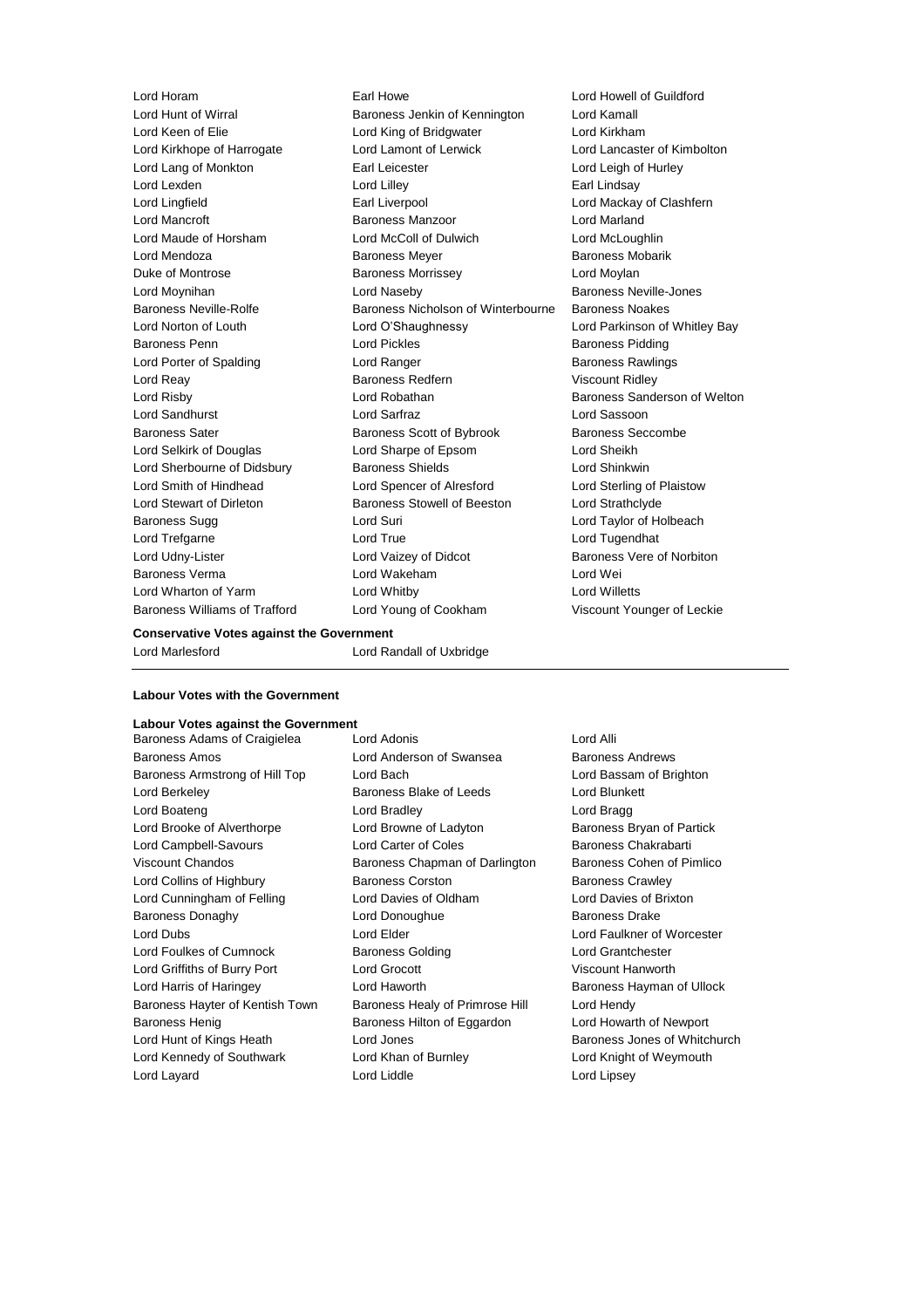Baroness Morris of Yardley Baroness Osamor Baroness Young of Old Scone

Lord McAvoy Lord McConnell of Glenscorrodale Baroness McDonagh Baroness McIntosh of Hudnall Lord McKenzie of Luton Lord McNicol of West Kilbride<br>
Baroness Morris of Yardlev Baroness Osamor Baroness Primarolo Baroness Ramsay of Cartvale **Baroness Rebuck Lord Rooker** Lord Rosser Lord Sawyer Baroness Sherlock Baroness Smith of Basildon **Lord Snape Viscount Stansgate** Lord Stevenson of Balmacara Baroness Taylor of Bolton Baroness Thornton Lord Touhig **Lord Tunnicliffe Baroness Warwick of Undercliffe Lord Tunnicliffe Baroness Warwick of Undercliffe** Lord Watson of Invergowrie Lord Watts Baroness Wheeler Baroness Whitaker **Lord Whitty Lord Whitty Baroness Wilcox of Newport** 

#### **Liberal Democrat Votes with the Government**

#### **Liberal Democrat Votes against the Government** Lord Addington Lord Alderdice Baroness Bakewell of Hardington

Baroness Bowles of Berkhamsted Baroness Brinton Lord Bruce of Bennachie Lord Burnett **Baroness Burt of Solihull** Lord Campbell of Pittenweem Lord Chidgey Lord Clement-Jones Lord Dholakia Baroness Featherstone **Lord Foster of Bath** Baroness Garden of Frognal Lord German **Baroness Grender** Baroness Hamwee Baroness Hamwee Baroness Harris of Richmond Baroness Humphreys Lord Hussain Baroness Hussein-Ece **Baroness Janke** Baroness Janke **Baroness Jolly** Baroness Kramer Lord Marks of Henley-on-Thames Lord McNally Baroness Miller of Chilthorne Domer Lord Newby Lord Cates Lord Paddick **Baroness Parminter** Baroness Parminter Baroness Pinnock Lord Purvis of Tweed Baroness Randerson Lord Razzall Lord Redesdale Lord Rennard Lord Roberts of Llandudno Lord Sharkey Baroness Sheehan Lord Shipley Baroness Smith of Newnham Lord Stoneham of Droxford Lord Storey Lord Strasburger **Lord Stunell** Baroness Suttie Lord Taverne Lord Teverson Lord Thomas of Gresford Baroness Thomas of Winchester Baroness Thornhill Viscount Thurso Lord Tope **Lord Tyler Lord Tyler Baroness Tyler of Enfield** Lord Wallace of Saltaire **Baroness Walmsley Lord Willis of Knaresborough** Lord Willis of Knaresborough

Baroness Barker **Lord Beith** Lord Beith Baroness Benjamin

#### **Crossbench Votes with the Government**

Lord Brown of Eaton-under-Heywood Lord Carey of Clifton Lord Carrington Lord Carrington Lord Craig of Radley **Earl Erroll** Earl Erroll **Lord Greenway** Lord Hope of Craighead Lord Londesborough Lord Powell of Bayswater Lord Ravensdale

#### **Crossbench Votes against the Government**

Lord Boyce **Baroness Boycott Earl Clancarty** Earl Clancarty Earl Courtenay of Devon **Viscount Craigavon** Baroness D'Souza Lord Eames **Baroness Greengross** Lord Hannay of Chiswick Lord Harries of Pentregarth Lord Hastings of Scarisbrick Lord Kakkar Lord Kilclooney Lord Krebs Lord Loomba Baroness Masham of Ilton Baroness Meacher Baroness O'Loan Baroness Prashar Lord Rowe-Beddoe Lord Trees

Lord Aberdare Lord Alton of Liverpool Lord Best

Mandeville

**Bishop Votes with the Government**